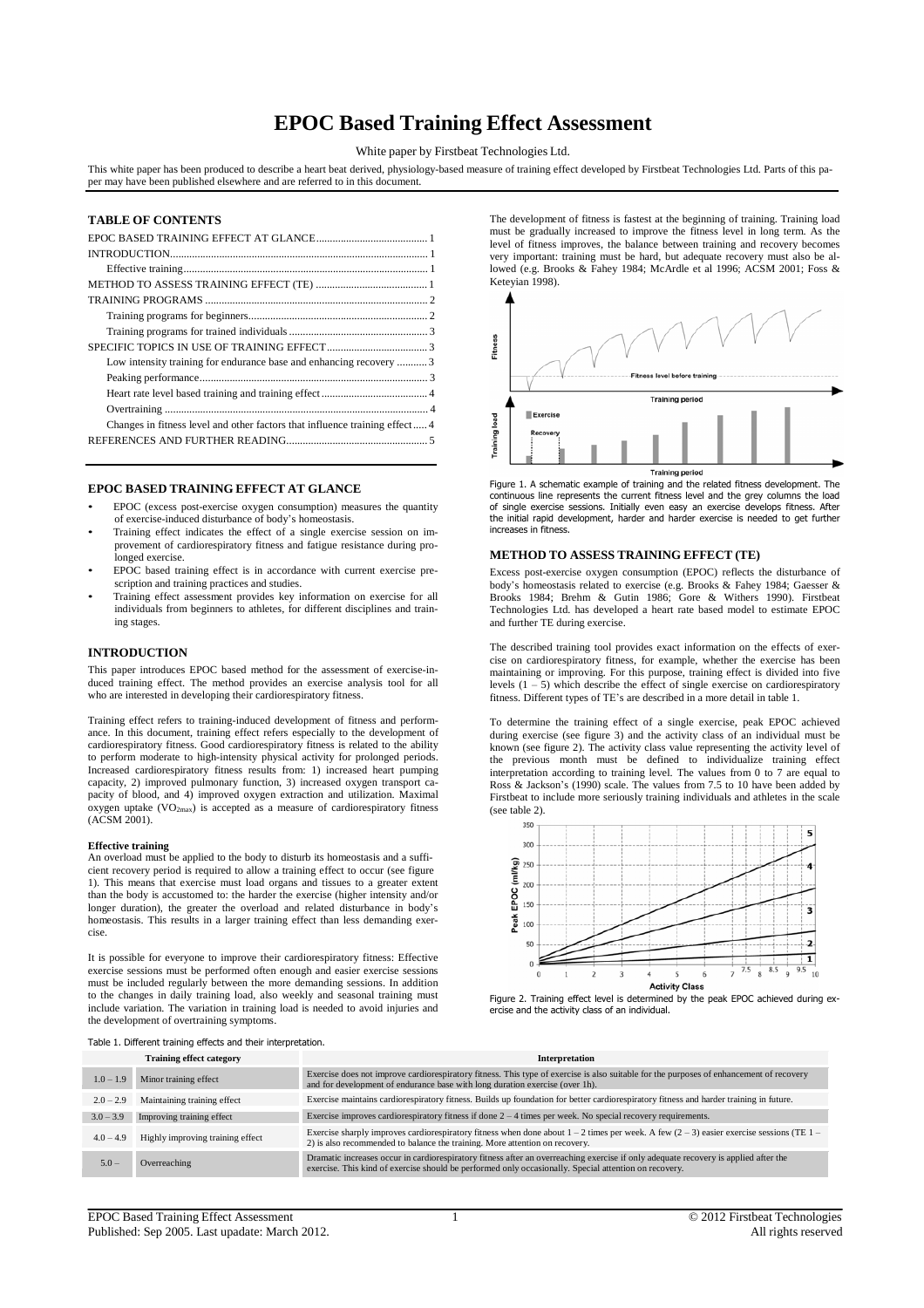

Figure 3. TE can be determined for any given moment during exercise which enables modifying the exercise while it is still in progress. Peak EPOC determines the training effect of the exercise.

Table 2. Description of activity requirements for different activity classes.

| <b>Activity description</b>                                                                                    | <b>Activity</b><br>class                                                                                             |                |
|----------------------------------------------------------------------------------------------------------------|----------------------------------------------------------------------------------------------------------------------|----------------|
|                                                                                                                | Always avoid exertion,<br>when-ever possible.                                                                        | $\Omega$       |
| No regular participation in recreational<br>sports or heavy physical activity.                                 | Walk for pleasure, routinely<br>use stairs, occasionally<br>exercise suf- ficiently to cause<br>heavy breath- ing or | 1              |
| Regular participation in recreation or<br>work requiring modest physical activ-                                | 10-60 min per week                                                                                                   | $\overline{c}$ |
| ity.                                                                                                           | Over 1 hour per week                                                                                                 | 3              |
|                                                                                                                | Less than 30 min per week                                                                                            | $\overline{4}$ |
| Regular participation in heavy physical<br>exercise 2-5 times per week.                                        | $30 - 60$ min per week                                                                                               | 5              |
|                                                                                                                | $1 - 3$ hours                                                                                                        | 6              |
|                                                                                                                | $3 - 5$ hours                                                                                                        | $\overline{7}$ |
|                                                                                                                | $5 - 7$ hours per week                                                                                               | 7.5            |
| Training almost daily.<br>(For a regional level endurance athlete<br>$\rm VO_{2max}$ * female > 59, male > 65) | $7 - 9$ hours per week                                                                                               | 8              |
| Training daily.<br>(For a national level endurance athlete                                                     | $9 - 11$ hours per week                                                                                              | 8.5            |
| $VO_{2max}$ female > 63, male > 69)                                                                            | $11 - 13$ hours per week                                                                                             | 9              |
|                                                                                                                | $13 - 15$ hours per week                                                                                             | 9.5            |
| Training daily.<br>(For an international level endurance<br>athlete $VO_{2max}$ female > 71, male > 77)        | More than 15 hours per week                                                                                          | 10             |

\*VO2max values are typical values observed in corresponding athletes.

It has been observed in many studies that active and fit individuals need harder exercise than less active and less fit individuals to improve cardiorespiratory fitness (see figure 4) (ACSM 2001; Rusko 2003). EPOC based TE assessment has been constructed based on these observations. In TE assessment an active person needs therefore a higher EPOC than a less active person in order to reach similar TE (See figure 2).

TE assessment also takes into account changes in a person's in physical activity level: less disturbance to homeostasis and less EPOC are required to increase fitness if the physical activity level has dropped. On the contrary, a more powerful disturbance of homeostasis and more EPOC are required for fitness improvement if the physical activity level has increased.



Figure 4. Training-induced increases in  $VO<sub>2max</sub>$  as a function of exercise (A) intensity, (B) duration. The solid line presents the increases in untrained and the dotted line in trained individuals (Modified from Rusko 2003).

EPOC in short:

- The higher the intensity (proportion of  $VO_{2max}$  used = % $VO_{2max}$ ) and the longer the duration of exercise, the more the EPOC accumulates.
- The shorter the recovery periods during exercise, the higher the EPOC
- Exercises recruiting large muscle mass (e.g. cross country skiing) result in higher cardiorespiratory load and intensity of exercise and lead to higher EPOC as compared to exercises recruiting smaller muscle mass.
- EPOC can be evaluated for any given moment during exercise.
- The higher the EPOC, the higher the TE.
- For more detailed information on the laboratory measurement and heart rate based estimation of EPOC, see the EPOC White Paper.

## **TRAINING PROGRAMS**

Training effect assessment is used to determine the effect of a single exercise session on cardiorespiratory fitness. For development of fitness, exercise must be performed regularly and the use of training program that matches individual needs and goals supports long term development of fitness.

Although exercise that cause an improving effect in fitness are necessary for development, also maintaining workouts are needed in successful training. For example, performing high TE  $(3 - 5)$  exercise too frequently is not necessarily effective. When continued for several weeks or months, training that is too hard may lead to an overtraining syndrome and a long-term decrease in fitness level. Of course, too easy training does not either improve fitness.

## **Training programs for beginners**

Focus

- Exercise should be performed regularly  $2 5$  times per week.
- Easy exercise sessions should be scheduled between harder ones.
- In addition to endurance exercise, also other types of exercise sessions are needed: strength and flexibility 2-3 times per week each.

Figure 5 represents a training program for a beginner (Activity Class =  $0 - 2$ ). The program is based on ACSM's (2001, 154) exercise "Initial stage prescription". It is preferable to start training easily and to make it harder as the training progresses. One should start with the easy week and continue with the medium and hard weeks. After about one month of training, it is possible – and recommended – to start following a more demanding training program.



Figure 5. A 3-week training program for an individual at the very beginning of training (activity class = 0–2). The columns represent a target TE and recommended duration on a given day. The arrows illustrate the sequence of three different weeks (easy, medium and hard).

Figure 6 represents a training program designed for an individual (Activity Class  $= 3 - 5$ ) who wishes to improve his/her fitness level further after the initial training phase (corresponds to ACSM's "Improvement stage"). As can be seen, the frequency of training is much higher than in the initial program. This program must be followed for about two to three months to be able to move to the next level. It is important to vary the training load between consecutive days. To optimize training, it is preferable that some of the easier exercise sessions (TE  $= 1 - 2$ ) are of long duration and low intensity. An adequate amount of rest must also be included to avoid overuse injuries and overtraining.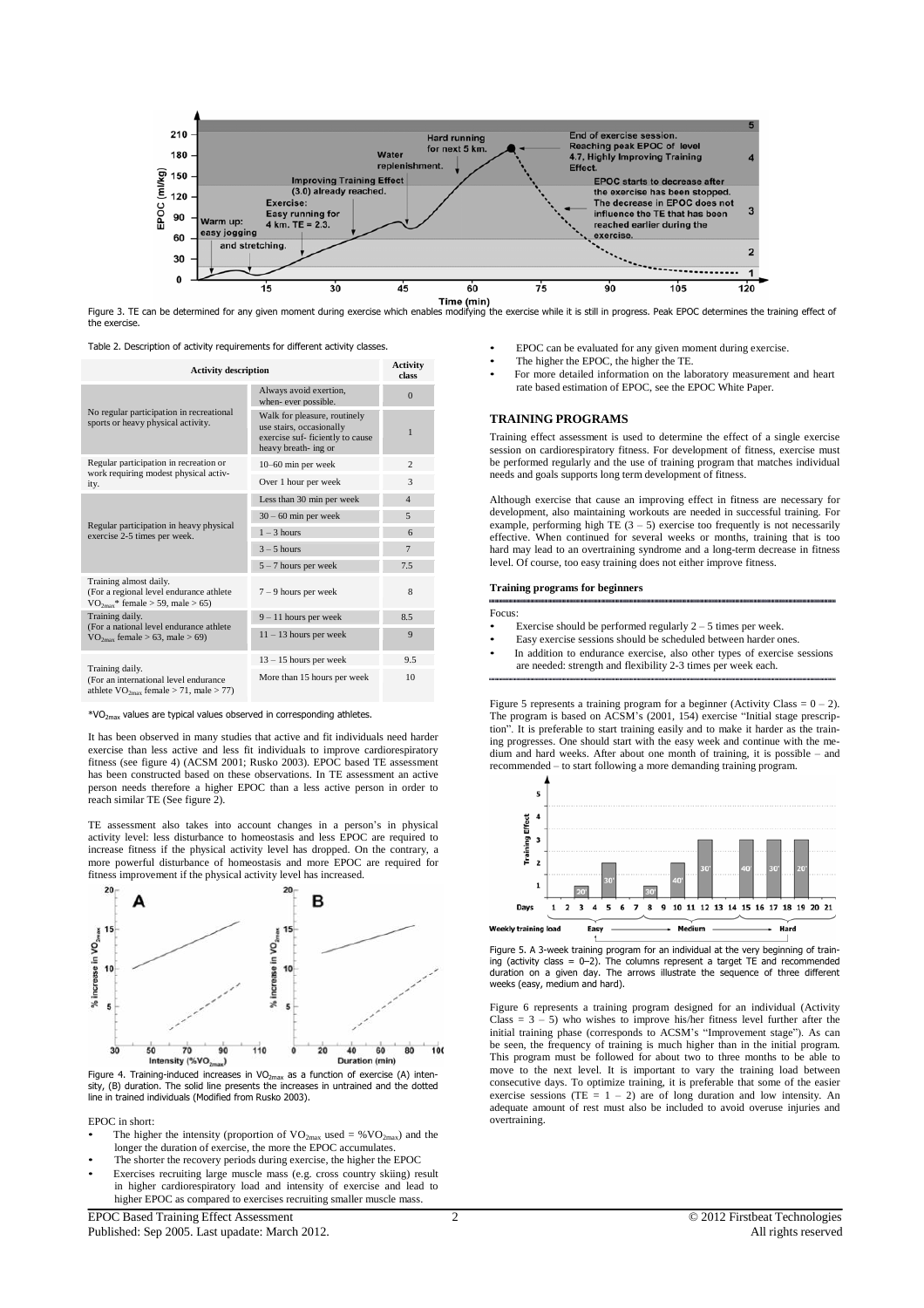

Figure 6. A 3-week training program for an individual already engaged in training (activity class = 3–5). For further explanations, see Figure 5.

**Training programs for trained individuals**

## Focus:

- Effective exercise sessions should be done  $1 4$  times per week.
- Training should be focused on the specific sport in which one wishes to improve.
- Workouts of long duration and low TE are needed between more demanding workouts to maintain an endurance base.
- Easier training periods must be scheduled between the more demanding ones.

Figure 7 represents a training program for a highly fit individual (Activity Class =  $6 - 7$ , corresponds to the higher end of ACSM's "Maintainance stage"). It is not necessary to significantly increase training frequency unless one wishes to improve to athlete level. However, higher daily TE's are needed, which means that either the intensity or duration of training, or both, must be increased. When an individual wants to improve his or her performance closer to the level of an endurance athlete, the quantity and quality of training must be further increased.



Figure 7. A training program for a highly fit individual (activity class = 6–7). For fur-ther explanations, see Figure 5.

Figure 8 represents a training program for an elite endurance athlete. In athletic training, it is important to maximize VO<sub>2max</sub>, fatigue resistance, sport-specific technique and the economy of movement by increasing the number of intensive sport-specific exercise sessions. Even if a large part of training is performed at high intensities, it is also important to take care of the endurance base by doing long workouts with low TE.



Figure 8. A training program example of an elite endurance athlete (activity class = 9–10). For further explanations, see Figure 5.

It is essential to remember that the overall training load of highly active individuals is often very high due to the high intensity, long duration and high frequency of workouts. High training frequency causes single workouts to load the body to a greater extent than otherwise expected, due to residual fatigue. Therefore, all workouts cannot be improving; a few of the weekly training sessions must remain maintaining. Furthermore, even the top endurance athletes need easy weeks between the harder ones to ensure that the body has time to adapt and recover, which allows the level of fitness/performance to improve. Replacing the easy workouts and easier training weeks with harder ones may, in the long term, lead to the development of an overtraining syndrome.

## **SPECIFIC TOPICS IN USE OF TRAINING EFFECT**

**Low intensity training for endurance base and enhancing recovery**

Despite the fact that TE assessment considers continuous high intensity exercises with long duration to be the most effective, exercise sessions with low TE are also necessary to build a firm endurance base. The base is most efficiently improved with long easy workouts, during which only Minor (1) or Maintaining (2) TE is achieved (see Figure 10 A). This kind of training does not directly improve maximal cardiorespiratory fitness and the TE is low but is necessary to be able to train intensively and reach a top-level  $VO<sub>2max</sub>$ </sub>.

Volume of low intensity training is quite high in elite endurance athletes. Typically only 3-4 intensive exercise sessions can be carried out during one week corresponding about 10-15% of the total training volume (see figure 9).



Figure 9. (A) Frequency and (B) percentage of intensive exercise sessions (aimed at enhancing cardiorespiratory fitness, TE ≥ 3) in relation to the increases in performance in trained individuals (Modified from Rusko 2003).

Another reason to perform low-intensity exercise is to enhance recovery. If an individual feels exhausted and recovery enhancement is needed, short recovery exercise with low TE (1 - 2) is preferred (see Figure 10 B).



Figure 10. Two different workouts performed by national-level endurance athletes (activity class = 9). A) Long basic endurance exercise with Minor TE**.** B) Recovery exercise, also with Minor TE.

#### **Peaking performance**

It is clear that  $VO<sub>2max</sub>$  is best improved by performing moderate to high intensity exercises from short to long duration. Adequate TE (3–5, improving to overraching) must therefore be reached in VO2max training. In addition to VO2max there are also other factors affecting performance, which can be improved by different workouts. In short, these include capabilities to achieve a high performance velocity and to maintain that high performance velocity for prolonged periods. Optimizing these muscular characteristics for fast force production, good economy and fatigue resistance is essential for achieving a peak performance.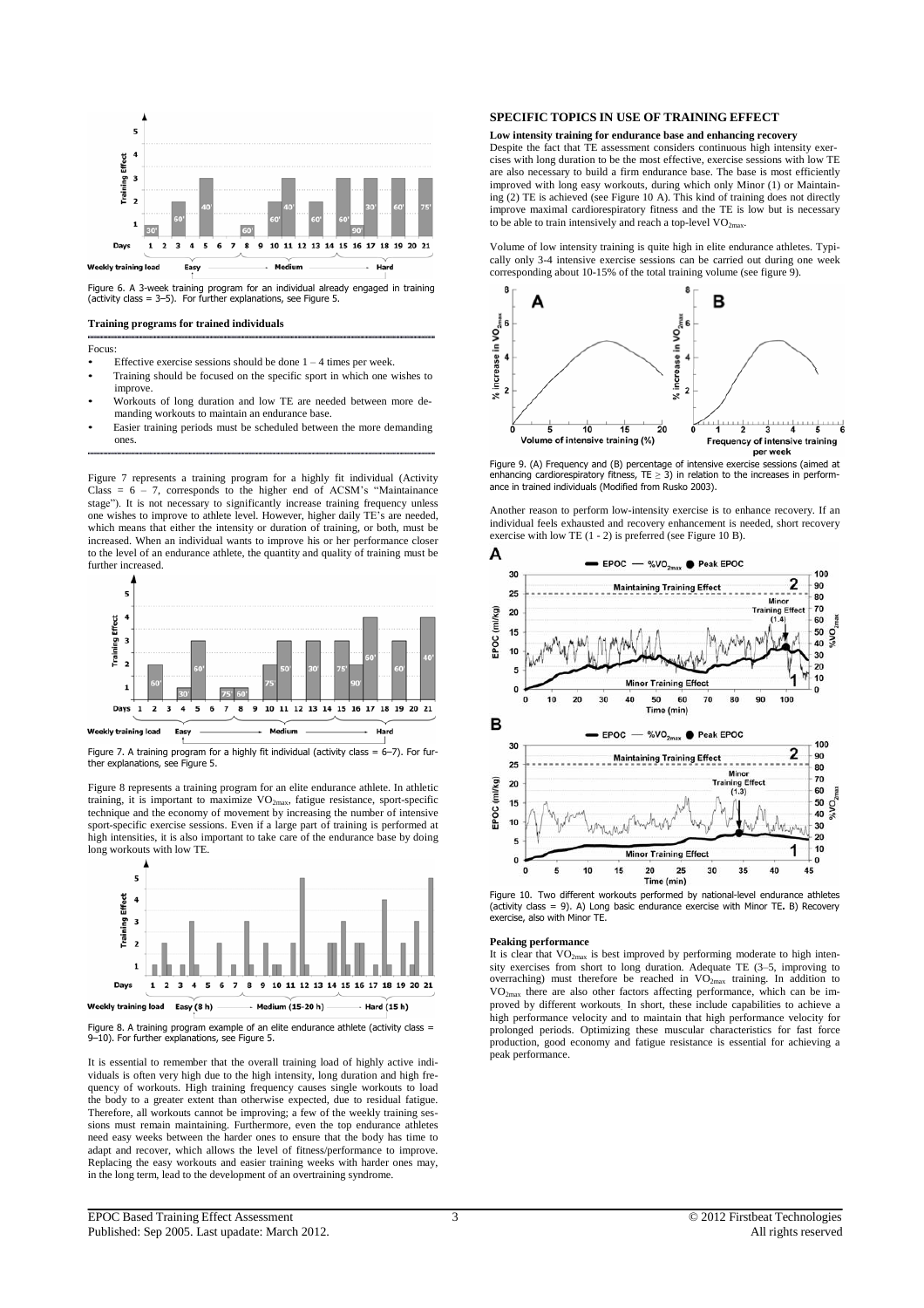To improve all performance characteristics, different exercise sessions must be performed. For example, an interval workout or short continuous workout with high intensity (and velocity) probably has more effects on muscle fast force production and economy of movement than a workout with longer duration and lower intensity, despite the same TE. On the other hand, a longer exercise results in improved fatigue resistance despite slightly lower intensity.

Similarly, an endurance exercise requiring greater muscle force production (e.g. rowing) offers extra benefits for strength-endurance development as compared to exercise requiring less muscular force (e.g. running) although the same TE was reached in both exercises. Two examples of high intensity peaking exercises are presented in figure 11.



Figure 11. Two different workouts performed by the same individual (activity class = 7). A) Nordic walking/running interval exercise with an intensity of about  $90\%$ VO<sub>2max</sub> during the high-intensity periods. B) Continuous running with a similar (90%VO<sub>2max</sub>) intensity. Note the lower TE in interval exercise due to the lowintensity recovery periods between high-intensity bouts.

## **Heart rate level based training and training effect**

Heart rate level provides indirect information on exercise intensity and is therefore commonly used to control training workload. For example, to avoid too high intensity, one should try to remain at about 65 – 85 % of maximal heart rate throughout the exercise. Similar to that, excessive load is avoided by assuring that EPOC does not accumulate beyond training effect of 1.0 - 2.9, indicating that the exercise as a whole had either minor or maintaining effect.

Momentary heart rate level does not alone provide sufficient information for controlling the load of whole exercise, since the overall load accumulates during the course of the exercise. For healthy individuals, the main advantage of EPOC based training effect is that it can be used to control training across different types of exercises and with different durations, allowing also changes in

the intensity of exercise. Control of heart rate level is, however, required especially in cases when it is necessary to control the pace of the heart itself, such as in clinical rehabilitation and cardiac patients.

Heart rate is also commonly used to control that during high-intensity training heart rate is above certain level (e.g., above 85% of maximal heart rate) to improve cardiorespiratory fitness. This requires interpretation of the effects of different exercise profiles, such as variations in intensity and duration, on aerobic fitness. EPOC based training effect indicates directly the effects of exercise as whole on cardiorespiratory fitness. EPOC should be relatively high during an exercise that is planned to improve cardiorespiratory fitness, imposed as training effect at least 3.0 or higher.

## **Overtraining**

Overtraining state is characterized by a decrease in performance capacity that develops during a long time of hard training without a sufficient recovery. Training effect assessment gives information on physiological training load that can be used to prevent overtraining state. Accordingly, it may be used to support scheduling optimal amounts of training sessions with high intensity training (TE  $3 - 5$ ) and low intensity training (TE  $1 - 2$ ), with emphasis on periods of temporal overload (overreaching) and recovery.

Overtraining state may occur after a prolonged and intensive training period that includes repeated training sessions with a high TE  $(4 - 5)$  without sufficient recovery. In this case, for typical exercise sessions, EPOC and training effect may be higher than before overtraining. These higher than usual responses may be caused by increased sympathetic arousal and hormonal responses.

A very long period of excessive high volume training may lead to overtraining state that is characterized by attenuated physiological and hormonal responses. In this case, EPOC and training effect reached during exercise may be significantly lower than expected, even if the effort in exercise would be high.

Despite changes in EPOC and TE gained in similar exercise, overtraining should not be verified if performance has not decreased. Decreased performance is still the best marker of overtraining. Recovery from the overtraining state requires rest from weeks to months. Generally, a long training history leading to overtraining requires also a long period of recovery.

## **Changes in fitness level and other factors that influence training effect**

Training effect assessment suits for individuals whose level of physical activity and cardiorespiratory fitness change during the course of training. TE assessment provides feedback on training effect according to current activity and fitness. Figure 12 shows the development of training effect limits during a tenweek training period with changes in training frequency and volume. This requires proper adjustment of personal background parameters to provide accurate information on training effect.

In addition to incorrect personal background information, also some other factors may cause inaccuracy for the assessment of TE. EPOC is modeled based on information on exercise intensity (% $VO<sub>2max</sub>$ ), which is affected by the levels of heart rate and respiration rate. Factors that cause significant changes in normal exercise-related heart rate and respiratory responses, such as illnesses, exceptional environmental conditions and abnormally hard training, may have an impact on EPOC and TE assessment. Most common factors and appropriate interpretation of these situations are reviewed in Table 3.

#### Table 3. Factors causing inaccuracy in training effect assessment.

| <b>Sources of inaccuracy</b>                                                        |                                   | <b>Impact on TE</b>                                                                                                                            | Appropriate interpretation and reaction                                                                                                                                                     |  |
|-------------------------------------------------------------------------------------|-----------------------------------|------------------------------------------------------------------------------------------------------------------------------------------------|---------------------------------------------------------------------------------------------------------------------------------------------------------------------------------------------|--|
| False personal background parameters                                                |                                   | TE is underestimated if maximal heart rate, maximal<br>respiration rate or activity class has been set too high.                               | Background parameters should be corrected.                                                                                                                                                  |  |
|                                                                                     |                                   | TE is overestimated if maximal heart rate, maximal<br>respiration rate or activity class has been set too low.                                 |                                                                                                                                                                                             |  |
| Illness $(e.g. a flu)$                                                              |                                   | Higher EPOC and TE when compared to similar exercise in<br>good health due to illness-induced increases in heart rate<br>and respiration rate. | Training effect does not occur during an illness despite high<br>EPOC responses. Exercise should not be performed when<br>suffer- ing from an illness due to risk of serious complications. |  |
| Hard environmental conditions (high temperature<br>and/or humidity, high altitude). |                                   | Higher TE when compared to similar exercise in normal<br>condi-tions due to increased heart rate and respiration.                              | One should slow down the pace/work rate while exercising<br>environmental conditions to decrease the<br>in<br>hard<br>cardiovascular load and get the same TE as in normal<br>conditions.   |  |
| Overtraining                                                                        | Long high-volume training period. | TE may be lower than expected due to attenuated<br>physiological responses.                                                                    | Emphasis on recovery until normal training state is reached.                                                                                                                                |  |
|                                                                                     | High intensity training period    | TE may be higher than expected due to increased<br>physiological responses.                                                                    |                                                                                                                                                                                             |  |